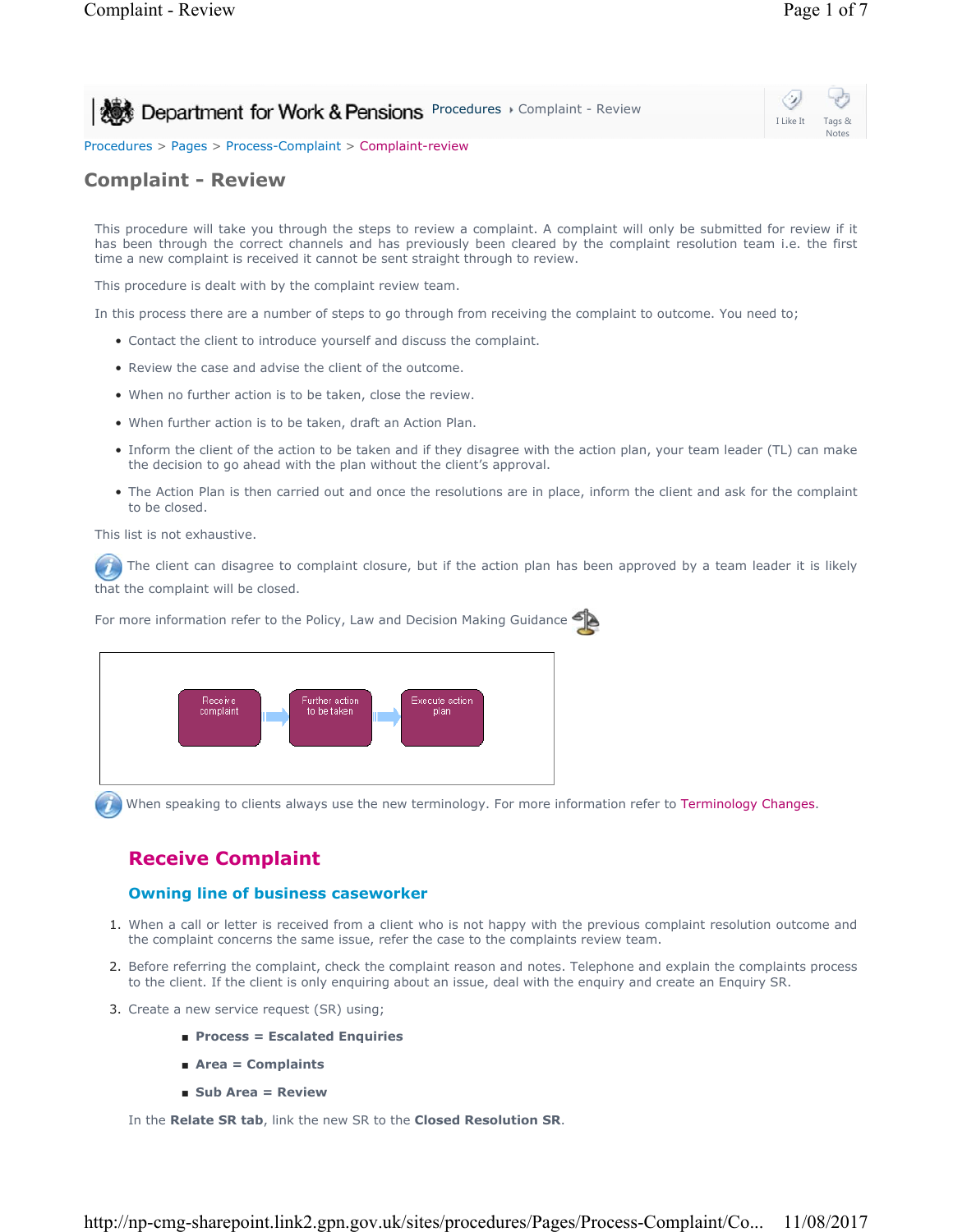4. Complete the Stage of Complaint field and update the SR to Pending Assignment. This will automatically route the SR to the complaints review team for action.

For more information on complaints refer to the Policy, Law and Decision Making Guidance



## **Complaint review team leader**

5. Allocate the SR to a review case worker. For more information refer to Work Management.

### **Complaint review caseworker**

 If the issue has not been dealt with at Resolution within the last 6 months, then update the **Notes** in the 6.

Review SR, set the **Resolution Code** to **Rejected** and the SR **Status** to **Closed**. This will return the case to the business as usual (BAU) owning team. Call the client to introduce yourself, give contact details, explain the complaints process and discuss the complaint. Do not agree to any solutions at this point. Update the SR to **In Progress**. If unable to contact the client by telephone issue letter **CMSL5829** within 2 working days to advise that the complaint has been received and is being looked at. If the client is enquiring about an issue deal with the enquiry and create an enquiry SR. In the Resolution SR update the **Notes**, update the **Resolution Code** to **No Action Taken** and set the SR **Status** to **Closed**. This will return the case to the business as usual (BAU) owning team.

 $\mathcal{I}$ Provide feedback to the operational team leader who made the complaint resolution referral if the case is enquiry only. This can be done via phone or email.

- 7. Complete the **Complaints Details** applet with the following information;
	- **Addressee** (who the complaint has been addressed to) Child Maintenance Group (CMG)/Minister/chief executive/treat official/business in general – if not addressed to any specific person, business in general should be used
	- **Root Cause** this is the underlying reason for the complaint (System Error, Human Error etc)
	- Stage update to Acknowledge Issue this field should be updated with the various stages as the complaint progresses.
	- Parliamentary Contact Involved select Yes or No from the drop down to advise if the client's parliamentary contact is involved in the dissatisfaction/complaint.
	- Certain critical performance targets cannot be accurately measured on 2012 system. Where a Parliamentary contact is involved in a complaint, each stage of the process must be recorded in the Respond database system. For further information refer to the following pages: Respond and Record and also Management Information - ICE/PHSO/Parliamentary Contact. ■
	- **Resources**
	- **Complaint Details** free text box to add notes or a further description of the complaint.

Not all of these will be needed depending on the nature of the complaint and some will need to be completed later in the case as more information is gathered. Update the SR to **In Progress.**

Using the Notes box is vital when dealing with complaints. Completing full notes helps the next caseworker /

team leader to understand the client's issue and can prevent unnecessary calls to the client. This could make a difference particularly when the client has already lost faith in the Child Maintenance Group (CMG).

The **Sub Status** field needs to be updated throughout the SR as the complaint is progressed, the different stages are;

- In Progress
- Draft Action Plan
- Undertake Actions Prescribed
- Pending TL Approval
- Approved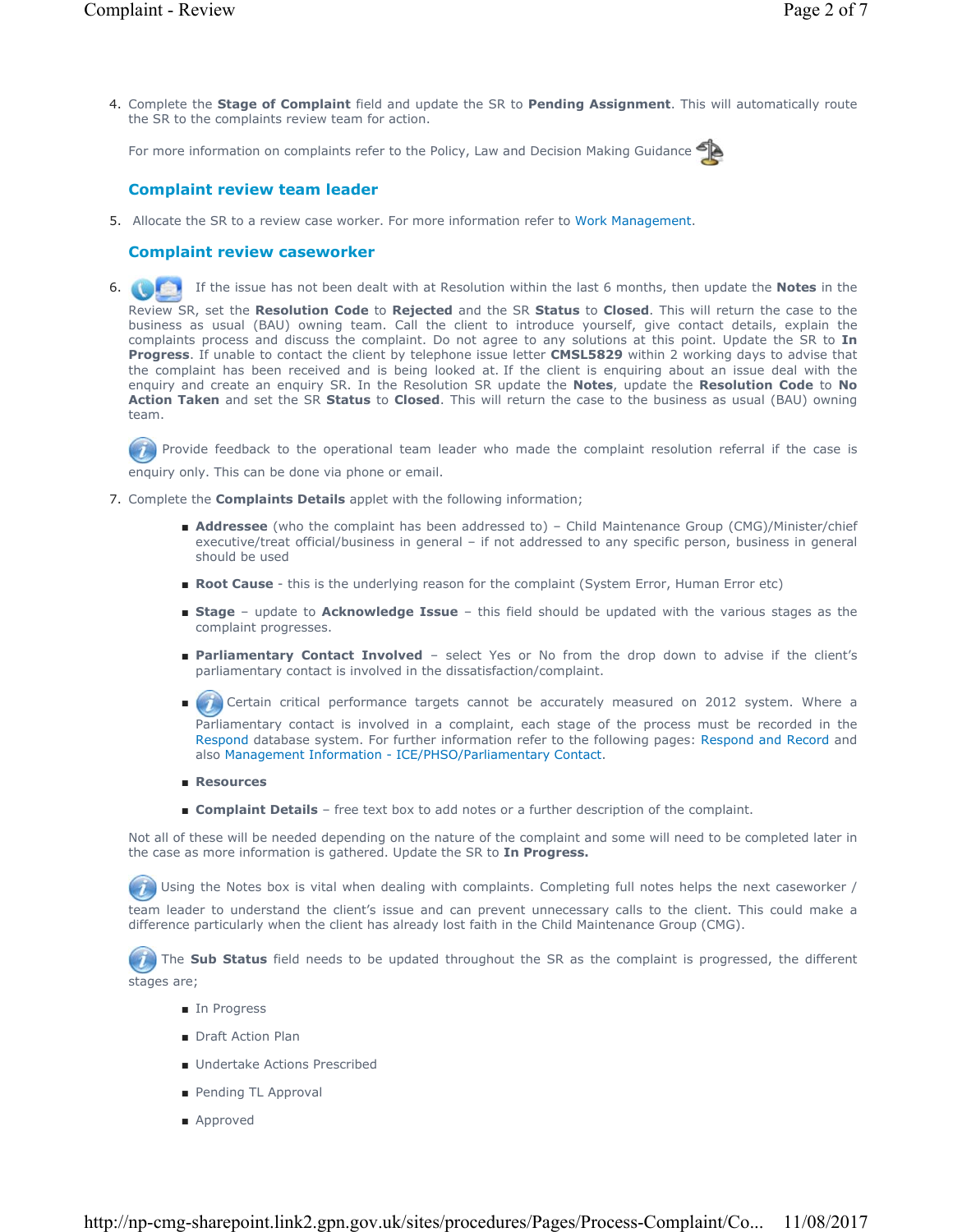### ■ Rejected

8. Review the complaint and the resolution actions previously taken by the complaints resolution team, decide if the correct action has been taken and if there is anything more the CMG can do to resolve the complaint. If everything has been done for the client, go to **step 9**. If further steps can be taken to resolve the complaint go to **step 12.**

# **No Further Action to be Taken**

- 9. When a decision has been made that no further action can be taken, call the client to advise them of the decision and explain why this decision was made. The client may ask for the next steps and should be signposted to the Independent Case Examiner (ICE). Send the client **CMSL5800** to confirm the action taken. Set a **Wait Status** for **seven days** allowing the client time to respond.
- 10. **O** When no successful contact has been made by telephone after attempting to call the client as many times as necessary, at all different times of the day, issue **CMSL5800** and create a seven day wait activity.
- If no reply has been received after seven days, set the **Resolution Code** to **No Action Taken** and update the SR 11. **Status** to **Closed.** Where the client responds to the letter, advise them of the decision, discuss the reasons and update the SR to closed.

## **Further action to be taken**

- 12. Update the sub status of the SR to **Draft Action Plan**.
- 13. Create a Resolution Plan on the system by selecting the Resolution Plan tab, if this is not showing within the tab display; select the drop down option at the end of the tool bar to detail the tabs that are not displayed. Select **New** and use the dropdowns for the resolution type and TL authorisation where needed. In the **Reasons/Resolutions** tab, select **New** and add the **reason/grounds** for the complaint, including **Comments** to fully document the complaint. In the **Reasons/Resolutions** tab select **New** and enter the resolution action for the complaint. Select the **Reason/Grounds** button to view a window to link the resolution to the reason. Each action needs a due date which is agreed with the client and updated in the **Due Date** column in the Resolutions Applet. If TL approval is needed, update the SR **Status** to **Pending Approval** and the **Sub Status** to **Pending Approval TL**. Go to **step**  14. This step can be revisited at any time in the complaint resolution if financial redress is deemed necessary at a later stage.

TL approval will be needed if the Resolution Plan includes financial redress. For more information refer to Financial Redress for Maladministration – A Guide for Special Payment Officers.

To prevent the casegroup moving segments whilst awaiting TL authorisation, set the Lock Assignment Flag. For

more information on how to do this refer to BOM - Segments Summary (note that the lock flag is on the master case only, and needs to be set by the case owning team).

## **Team leader action**

14. Open the inbox work item and self allocate the complaint SR. Open the SR and update the **Amount**, TL Approved and **Comments** fields in the **Resolution tab**. If the TL is not of a sufficient grade level to authorise the payment, identify the correct grade approval level from the following link: Special payments. The manager or director expected to authorise the payment may not have live access to the 2012 Child Maintenance Group System (CMG). TL must attach form **CMSF5551** to the original non standard payment SR with any other case details or documents. Use the local scanning solution to attach any other documents onto the SR, once this is complete, destroy all local hard copies. Email the approval form and documents to the relevant manager for consideration and a decision. Once approval has been given, record the details and update the inbox work item to **Approved** and allocate back to the caseworker.

To access form **CMSF5551** select the following link:

http://intralink.link2.gpn.gov.uk/1/csa/btools/forms/2012-scheme/forms/index.asp

### **Caseworker Action**

- If the action plan has been rejected, use the notes provided by your team leader and ask for help and guidance as 15. needed, return to **step 12** and create a new action plan. Submit for TL approval.
- Once the action plan has been created (and approved if financial redress is included) call the client to advise them and to seek their agreement. Give each action a due date which must be agreed with the client and 16.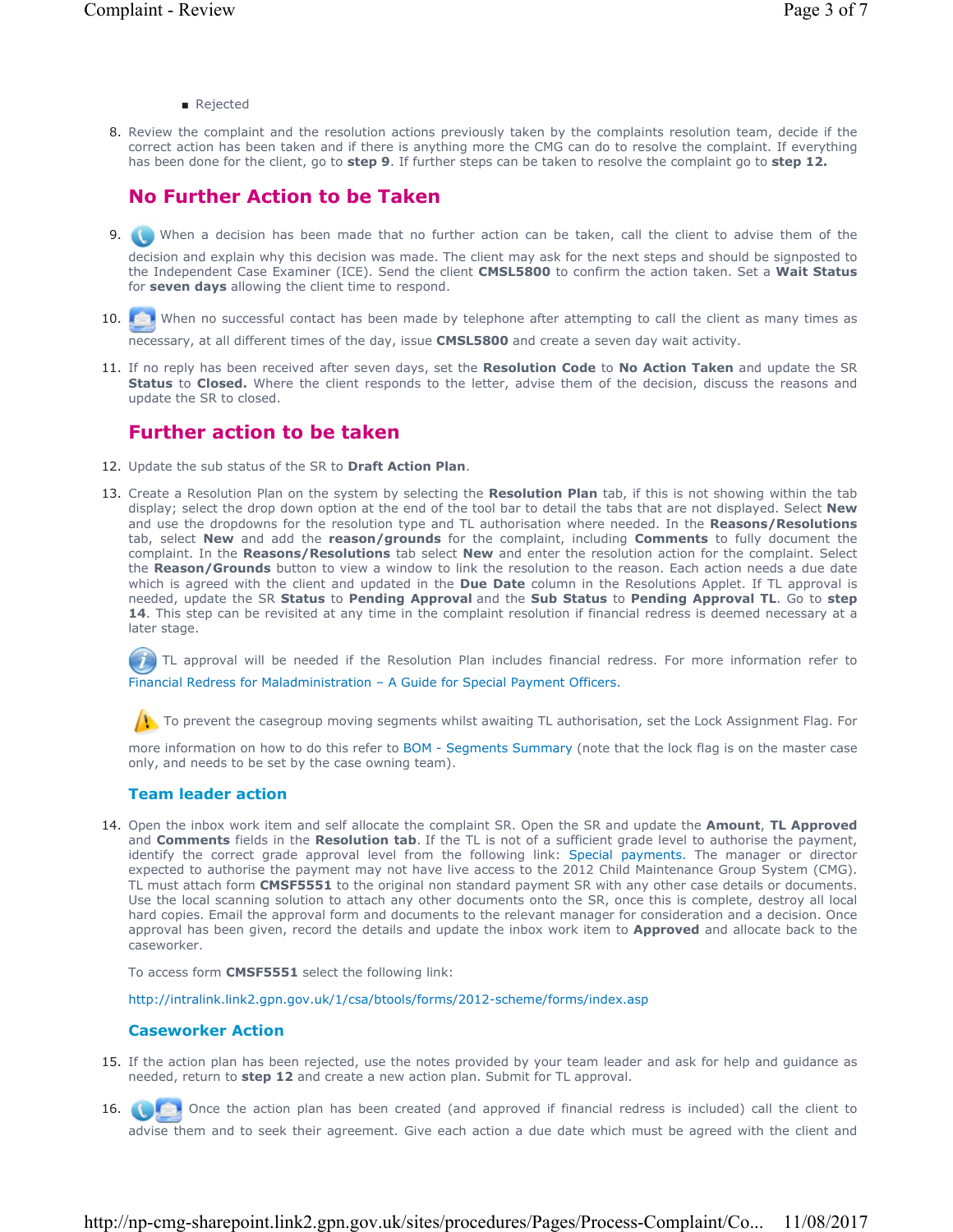updated in the **Due Date** column in the **Resolutions Applet**. Issue **CMSL5801** to the client to confirm the action taken. If unable to contact the client by telephone or if the client wants the resolution plan in writing record the actions to be taken within the **CMSL5801**, issue the letter to the client and set a **Wait Status** for **seven days** to allow the client time to reply.

17. If the client agrees with this action go to **step 22**. If the client disagrees with the action go to **step 18**.

# **Client disagrees with action plan**

18. In the Resolutions tab, select **No** in the **Client Approved** dropdown and update the SR to Pending Approval - TL and update the **Resolution Plan** to show **Pending Approval – TL**.

## **Team leader action**

19. Open inbox work item and self allocate complaint SR. Open the SR and update the **Amount, TL Approved** and **Comments** in the **Resolution** tab. Update inbox work item to **Approved** or **Rejected** and allocate to caseworker.

## **Caseworker action**

- If the action plan is approved, update SR **Sub Status** to **Approved** and contact the client to advise that 20. the plan will not be revised and will be actioned. Issue **CMSL5803** to the client and go to **step 21.**
- 21. **I** If the action plan is rejected, review the action plan with help and guidance from the team leader if needed and resubmit for approval. Issue **CMSL5804** and go to **step 12**.

## **Execute action plan**

- 22. In the Resolutions view update the resolution actions, adding comments where necessary.
- 23. Update SR **Sub Status** to **Undertake Actions Prescribed**.
- 24. Depending on the agreed resolutions it may be necessary to create further SRs for actions to be taken. In the **Child SR tab** create a **new** SR and follow the Activity Plan to progress each one to completion.

A Mandatory Reconsideration SR can not be raised as a child SR, it should be raised as a separate SR and the attached to the Complaints Review SR. For more information on how to raise this SR this refer to Mandatory Reconsideration. To attach a service request, navigate to the Related SR view within the Complaints Review SR, select the Add button and choose the appropriate SR from the display list.

 Some SR's may not display all fields correctly when launched as a child SR. This may be a navigation issue. If you navigate to the SR via the Case details screen all fields should display. An incident should be raised on any SR with this issue so it can be investigated properly.

Resolution could include, financial redress, change of circumstances (CofC), changing the effective date etc. Each resolution will have an individual Activity Plan to follow.

- 25. Any approved payments need to be progressed. For more information refer to Payment Non Standard.
- 26. Call the client and advise of the action taken and to request agreement that the complaint can now be closed. If the client agrees go to **step 28**, if the client disagrees go to **step 29**.
- When no successful phone contact has been made issue **CMSL5805**. Set SR **Sub Status** to **Wait** and check 27. the outcome in 14 days. Proceed to **step 28** or **step 29** depending on client contact.

 The Client must be issued the appropriate outbound Complaint Closure letter and it must be attached to the Complaint Review SR activity.

When the client agrees to complaint closure, update the Resolution Code to **Actions Complete – Client OK** 28. and issue letter **CMSL5806** to the client.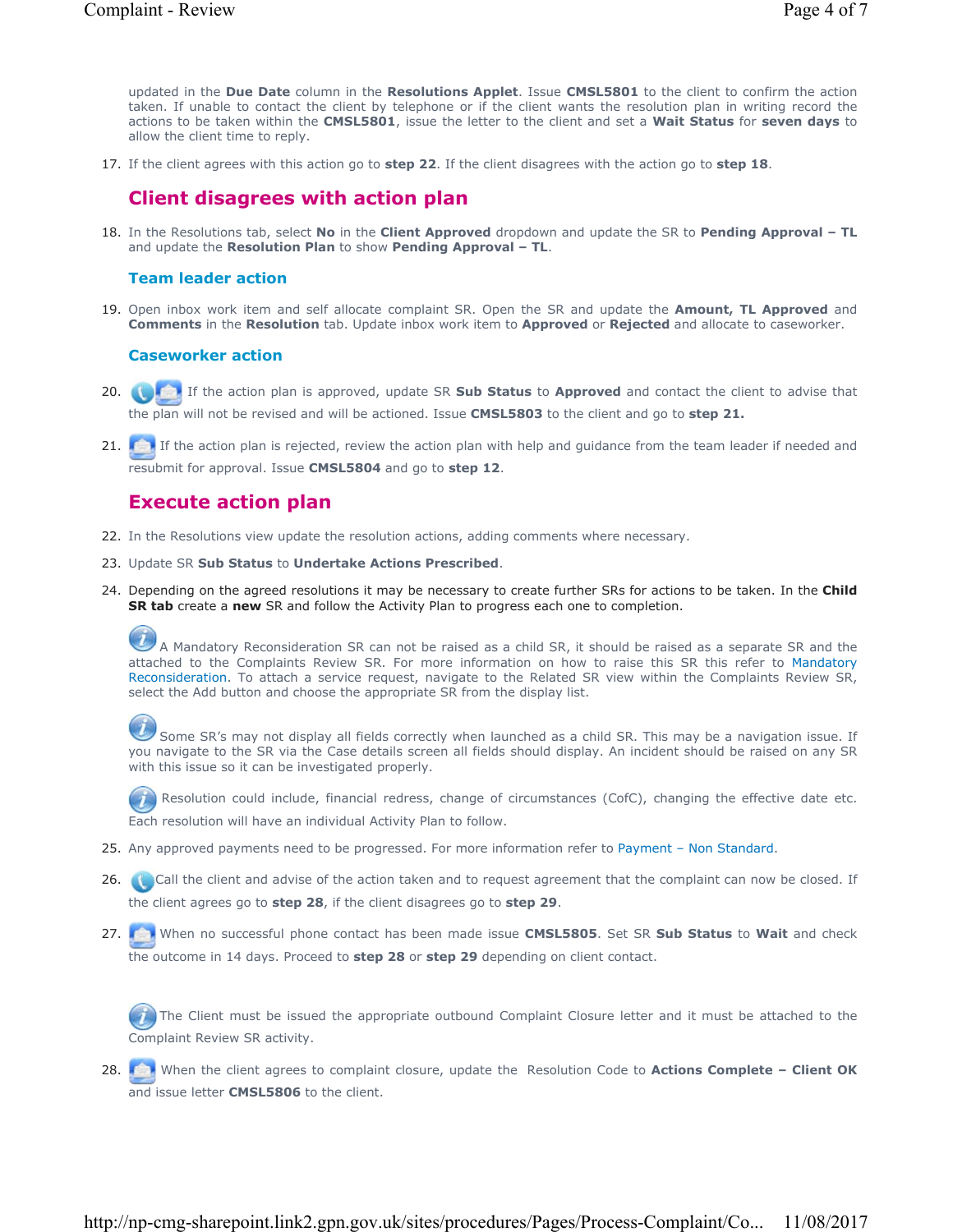- 
- When the client does not agree with complaint closure, update the **Resolution Code** to **Actions complete -** 29. **Client Not OK** and issue **CMSL5807** and leaflet **CMSB0011**.
- 30. Update SR Status to Closed and Sub Status to Complete.

## **ICE - complaint due to failed gateway check**

31.  $\bigcup$  If the complaint has been raised due to a failed ICE gateway, email the internal ICE team at 2012ICE.DIRECTCOMPLAINTS@DWP.GSI.GOV.UK and give details of the review. Update the complaint in the Respond database system and close '**notify ICE of complaint closure**'. For further information refer to the following intranet link: Respond and Record and also Management Information - ICE/PHSO/Parliamentary Contact.

CMSF5551 and CMSF5551 (NI) approval form issued to manager with relevant authorisation level

CMG to be NICMS in NI

### CMSB0011 Complaints information leaflet

Edit this page to modify your web part content.

CMSL5800 Keeping you informed about your complaint

Complaint Review Team – received enquiry but won't be taking it further.

Under the sub heading " An update" enter free text to include any corrective action that has been taken, and a further apology and explanation if required.

All other fields in this letter are pre-populated by the system. Once completed review the letter to ensure the correct information is provided.

### CMSL5801 Keeping you informed about your complaint

This letter is sent to a customer who we have been unable to reach by phone and who has asked the Complaints Review team to review the way their complaint was handled by the Complaint Resolution team (and the team originally handling their case). After assessing the complaint the review team have developed a new action plan.

**LM\_00008** should be used when 'if contacted customer by phone' is populated by the system, if this is relevant complete the free text area, including details of the customers complaint, an explanation of why the mistake occurred and any further corrective action that is being taken. Then enter the number of days that the plan is due to be completed by.

**LM\_00009** should be used if we have been unable to contact the customer. Use the paragraph 'If unable to contact customer by phone', complete the free text area, including details of the customers complaint, an explanation of why the mistake occurred and any further corrective action that is being taken. Then enter the number of days that the plan is due to be completed by. Once this is completed remove the paragraph 'If contacted customer by phone'.

### CMSL5803 Keeping you informed about your complaint

This letter is sent to a customer who disagrees with the Complaints Review team's resolution action plan – but the plan is going ahead anyway, with senior team member approval.

Under the heading "An update" enter free text explaining why it was necessary for the senior complaints team leader to review the resolution plan.

All other fields in this letter are pre populated by the system. Once completed review the letter to ensure the correct information is provided.

### CMSL5804 Keeping you informed about your complaint

This letter is sent from a senior member of the Complaints Review team to a customer who has disagreed with the proposed resolution action and the team leader has agreed that the plan should be changed.

Under the heading "The revised action we will take to resolve your complaint" enter free text to why the mistake occurred, the appropriate apology and the corrective action now being taken. Enter the date the action is due for completion.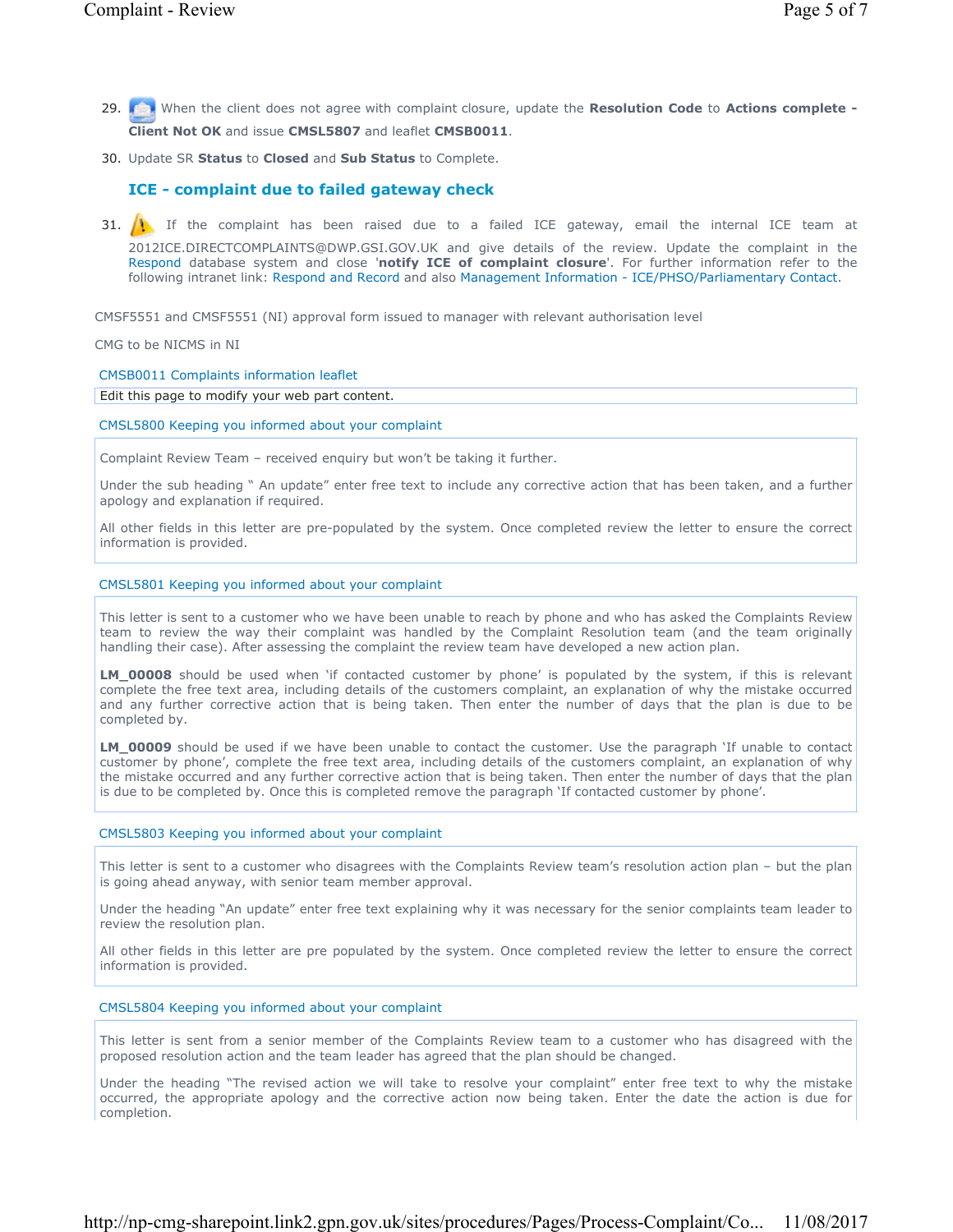All other fields on this letter are pre-populated by the system. Once completed review the letter to ensure the correct information is provided.

### CMSL5805 We've resolved your complaint

This letter is sent to a customer, to confirm completion of resolution actions and closure of complaint – when we haven't been able to reach them over the phone.

Under the heading "What this means for you" enter free text explaining what actions have been taken, and if necessary a further apology.

All other fields in this letter are pre-populated by the system. Once completed review the letter to ensure the correct information is provided.

### CMSL5806 We've resolved your complaint

This letter is sent to a customer, to confirm completion of resolution actions and closure of complaint – when they have agreed to this over the phone.

Under the heading " What this means for you" enter free text to confirm the corrective action taken, and if required a further apology.

All other fields in this letter are pre-populated by the system. Once completed review the letter to ensure the correct information is provided.

### CMSL5807 Keeping you informed about your complaint

This letter is sent to a customer, to confirm completion of resolution actions and closure of complaint – after they have disagreed to complaint closure.

Under the heading " An update" enter free text to explain the complaint has been reviewed by a senior member of the complaints team, and based on the information we are aware of there is no more we can do.

Under the heading "An update" The first paragraph is set as default, remove if required and select the second option where applicable.

- TM 09172 We realise that our response may not be the one you were hoping for. However, we are confident that your complaint was handled in line with the regulations and policies set out under child support law, based on all the information that we're aware of about your circumstances
- TM 09173 We realise that our response may not be the one you were hoping for. However, please be assured that we have followed a thorough complaint resolution process and investigated your concerns fully

All other fields in this letter are pre-populated by the system. Once completed review the letter to ensure the correct information is provided.

### CMSL5829 Keeping you informed about your complaint

Outbound letter to the client to inform them that their complaint has been received by the Complaints Review team and is being looked at, they will be in touch in (x) days.

All fields in this letter are system generated, no manual intervention is required.

### BOM - Segments Summary

Complaint/Dissatisfaction - Log

Complaint - Resolution

Complaints Overview

Complaints Feedback Process

ICE

Financial Redress for Maladministration – A Guide for Special Payment Officers.

Payment - Non Standard